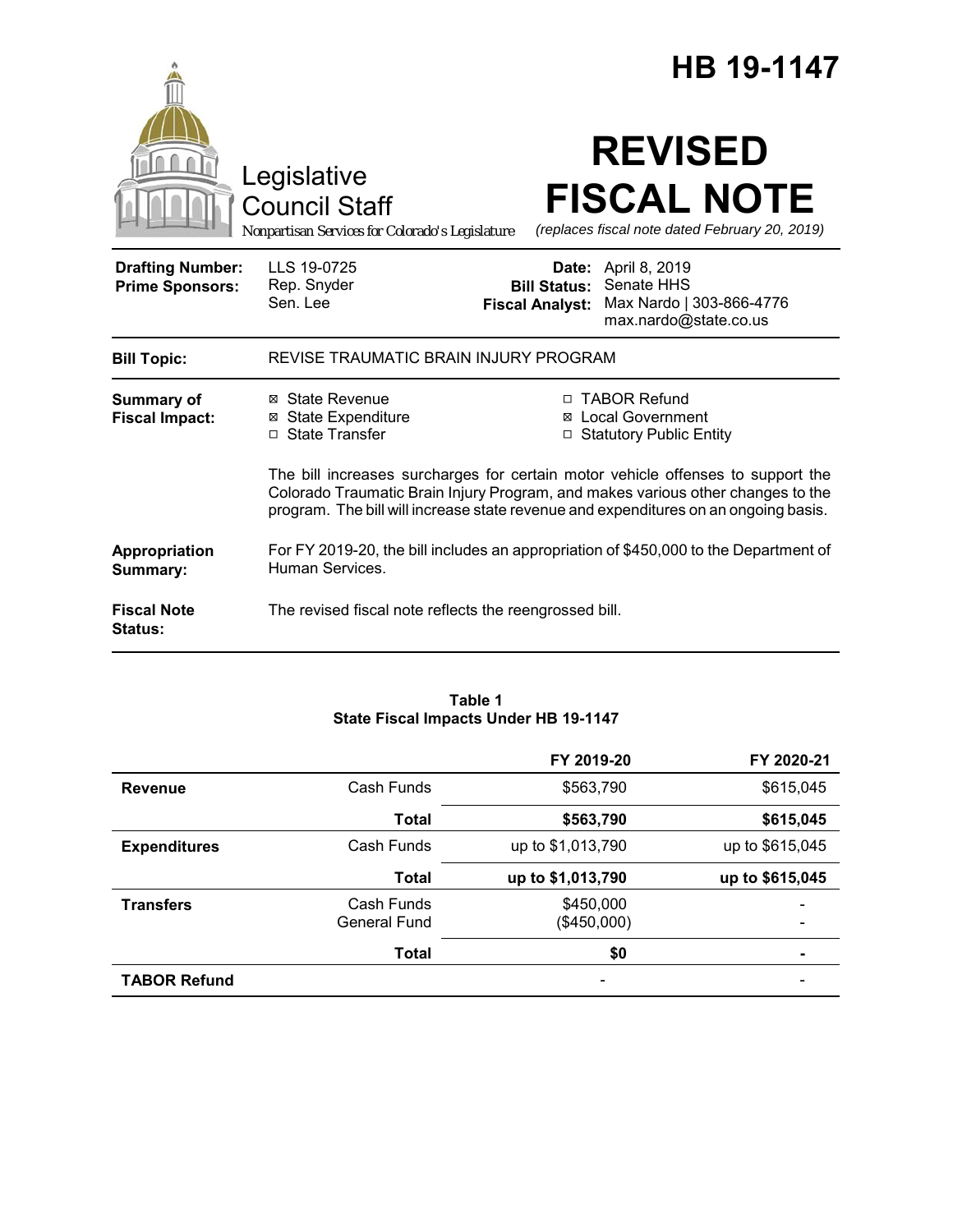April 8, 2019

## **Summary of Legislation**

This bill makes various revisions to the Colorado Traumatic Brain Injury Program (program), and increases surcharges on certain motor vehicle violations which are used to finance the program. Among other changes, the bill:

- renames the program, trust fund board, and trust fund to remove the word "traumatic," and redefines brain injury for the purposes of the program;
- eliminates spending requirements for education and research;
- clarifies that persons served by the program must receive service coordination and skills training;
- eliminates a requirement that an individual must exhaust all other health benefit funding before being eligible for assistance from the trust fund;
- requires that at least five board members have certain experience with brain injuries, as outlined in the bill; and
- removes a prohibition against the use of General Fund for the program.

The bill transfers \$450,000 from the General Fund to the newly renamed Colorado Brain Injury (BI) Trust Fund and appropriates the money to the Department of Human Services for FY 2019-20.

**Increased surcharges.** Certain motor vehicle violations are subject to an additional surcharge that is deposited into the BI Trust Fund and used to finance the program. The bill increases the surcharge assessed for state and local speeding violations from \$15 to \$20. Under current law, if the surcharge for a state speeding violation is collected by a municipal court, the surcharge increases to \$17, and \$2 is retained by the municipality; the bill eliminates the increased surcharge and municipal share in these instances. The bill also increases the surcharge on persons convicted of DUI, DUI per se, driving while ability impaired (DWAI), and underage drinking and driving (UDD) from \$20 to \$25.

## **State Revenue**

The bill is estimated to increase state cash fund revenue by \$563,790 in FY 2019-20 and \$615,045 in FY 2020-21 and future years. Each year there are about 123,000 instances of speeding or drug and alcohol related motor vehicle offenses that are assessed surcharges of \$15 or \$20, respectively, which are deposited into the BI Trust Fund. The bill increases each of these surcharges by \$5. These impacts are shown in Table 2. The first-year impact is prorated to reflect that the increased fines apply only to violations occurring on or after August 2, 2019. This surcharge revenue is subject to TABOR.

| <b>Fiscal Year</b> | <b>Fine Increase</b> | <b>Violations</b><br><b>Subject to Fine</b> | <b>Revenue</b><br><b>Increase</b> |
|--------------------|----------------------|---------------------------------------------|-----------------------------------|
| FY 2019-20         | \$5                  | 112.758                                     | \$563,790                         |
| FY 2020-21         | \$5                  | 123.009                                     | \$615,045                         |

| Table 2                                             |  |  |  |
|-----------------------------------------------------|--|--|--|
| Revenue to Brain Injury Trust Fund Under HB 19-1147 |  |  |  |